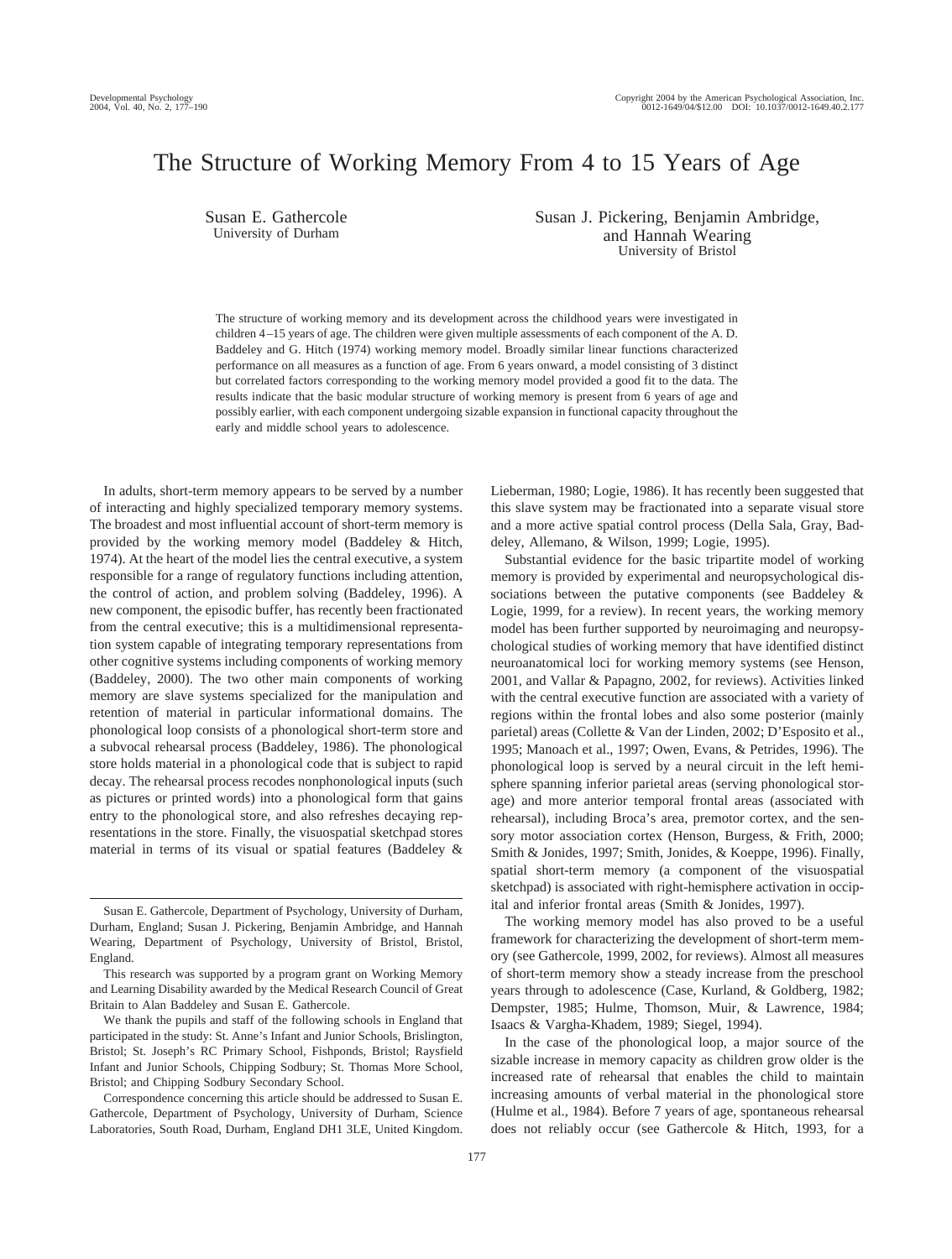review); in younger children, the phonological loop therefore consists of the phonological store only. Further factors implicated in the development of phonological memory capacity include changes in the speed of memory scanning during retrieval (Cowan et al., 1998) and of output processes (Cowan et al., 1992).

Short-term memory for visual material that is recodable into phonological form, such as pictures of familiar objects, undergoes an important developmental shift during the early school years. Children younger than 7 years typically rely on the visuospatial sketchpad to support recall of the physical forms of such stimuli. Older children, however, tend to use the phonological loop to mediate immediate memory performance where possible, and so recode the visual inputs into a phonological form via rehearsal (e.g., Hitch & Halliday, 1983; Hitch, Halliday, Schaafstal, & Schraagen, 1988). The basis of the steady increase across the childhood years in scores on tests of visuospatial short-term memory that use material that is not phonologically recodable is not as yet fully understood (e.g., Pickering, Gathercole, Hall, & Lloyd, 2001). One possibility is that the developmental increases reflect changes in the storage capacity of the visuospatial sketchpad per se (Logie & Pearson, 1997). Alternatively, they may relate to other age-related changes such as increasingly effective deployment of strategies, accumulating long-term knowledge relating to visuospatial structures, or increased support by the central executive (see Pickering, 2001, for a review). A further continuing area of debate concerns whether visual and spatial short-term memory reflect distinct subsystems of the visuospatial sketchpad that follow independent developmental trajectories or constitute a single integrated system (Logie & Pearson, 1997; Pickering, 2001; Pickering et al., 2001).

Developmental changes in the central executive have been investigated largely in the context of complex memory span paradigms that impose simultaneous processing and storage demands. An example of such a paradigm is reading span, in which participants process successive sentences in order to make a response such as a veracity judgment in each case and then recall the final word of each of the sentences in sequence (Daneman & Carpenter, 1980). Although, for many years, performance on complex memory span tasks was considered to be limited by the capacity of the central executive alone, it has been suggested more recently that the processing component of verbal complex memory span tasks is supported by the central executive, whereas storage is provided by the phonological loop (Baddeley & Logie, 1999; Duff & Logie, 2001; see also, LaPointe & Engle, 1990; Lobley, Gathercole, & Baddeley, 2003).

An alternative theoretical approach to complex memory span is that it taps a general working memory capacity that limits both processing and storage (e.g., Daneman & Carpenter, 1980, 1983; Engle, Cantor, & Carullo, 1992; Swanson, 1999). Consistent with this view is Case et al.'s (1982) suggestion that the developmental increase observed in memory span performance across the early and middle childhood years reflects a decrease in the processing demands of memory tasks as the child develops that releases additional resources to support storage. Resource-sharing models such as this one have, however, been challenged by reported absences of the predicted trade-offs between processing and storage in complex span tasks (e.g., Towse & Hitch, 1995; Towse, Hitch, & Hutton, 1998, 2002). Another possibility is that the crucial determinant of complex span performance is not processing

difficulty but the amount of time elapsed between presentation of a memory item and its subsequent retrieval (e.g., Hitch, Towse, & Hutton, 2001). By this account, increased processing duration in younger children would result in greater delays and hence temporal decay, leading to lower span scores.

Because studies of the development of working memory have focused largely on changes taking place within individual components of the model, relatively little is known about the organization of the working memory system more generally and whether this changes with age. A small number of studies have investigated relationships across components of working memory in children. Data reported by Pickering, Gathercole, and Peaker (1998) indicated that at both 5 and 8 years of age, the phonological loop and the visuospatial sketchpad were independent of one another. In a study of 6- and 7-year-old children, Gathercole and Pickering (2000) reported evidence that the central executive and the phonological loop were separable but moderately associated with one another, consistent with the adult model of working memory. Visuospatial short-term memory, on the other hand, was not dissociable from central executive function, which suggests that it may not represent an independent entity, at least at this point in development (see also Wilson, Scott, & Power, 1987). Jarvis and Gathercole (2003) tested 11- and 14-year-old children on both verbal and visuospatial complex memory span measures as well as storage-only tasks associated with the phonological loop and the visuospatial sketchpad. At both ages, both verbal and visuospatial aspects of short-term memory (whether based on complex span or storage-only measures) were independent of one another.

In the present study, we had two principal aims. The first aim was to chart changes in performance across age for individual tasks in order to establish whether there are significant differences in the developmental functions associated with the components of working memory. At present it is not known whether the developmental increases in task performance are equivalent across the different components. The second aim was to establish whether the structural organization of working memory changes across the childhood years. There are several reasons to anticipate that this may be the case. The working memory model was constructed on the basis of evidence from studies of adult participants. The modular structure of working memory evident in adults may not, however, be in place at earlier stages of development. It has been argued that younger children's performance may be supported by more domain-general systems that become increasingly differentiated as knowledge and skills develop. Thus, although modular systems may represent the end point of development, they do not necessarily characterize the intermediate stages (Bishop, 1997; Karmiloff-Smith, 1998; Willis & Gathercole, 2001). For example, it is possible that performance by very young children on tasks known to tap either the phonological loop or the visuospatial sketchpad in adults may reflect the operation of less highly specialized working memory subsystems such as the central executive. The fractionated modular system characterizing adult working memory function may emerge only later in development, once specialized domain-specific skills and knowledge structures have been constructed.

Conversely, the specific informational domains served by the two slave systems (the phonological loop and the visuospatial sketchpad) may be supplemented to an increasing extent by the developing central executive in older children. The principal neu-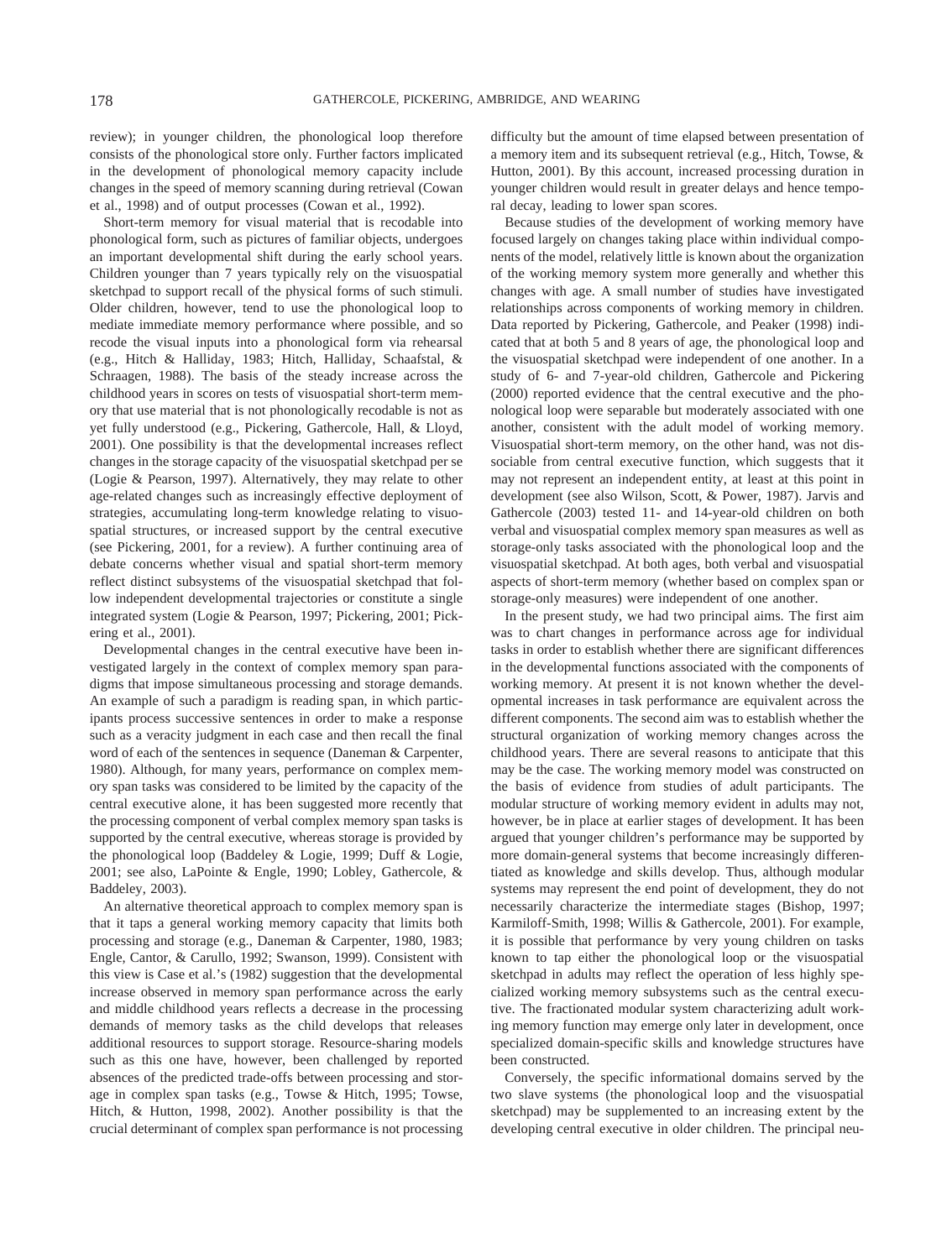roanatomical area associated with central executive function, the frontal lobes, has a developmental span that extends over a much longer period than that of other brain areas, from birth to adolescence (Nelson, 1995, 2000). With increasing age, children may be able to take greater advantage of the flexible strategic and processing resources provided by the central executive to enhance the limited storage capacities of the loop and the sketchpad systems. By this account, a greater degree of interdependence between functioning of the executive and either or both of the two slave systems should be observed in older children. There are several ways in which this developmental trend could manifest itself. One possibility is that associations between central executive measures and both phonological and visuospatial short-term memory may increase in strength in older age groups. Alternatively, a distinct central executive may be present in older age groups only, with younger children relying only on the domain-specific storage resources of the phonological loop and the visuospatial sketchpad.

Our study sought to address these issues relating to the nature of developmental change in working memory in a large sample of children between the ages of 4 and 15 years. Over 700 children were assessed on measures associated with the three major components of the working memory model, which were taken from the Working Memory Test Battery for Children (Pickering & Gathercole, 2001). This battery was constructed in order to provide a theoretically based analysis of working memory skills suitable for use with children 4 years of age and older. Where possible, we chose the tests incorporated in the battery on the basis of substantial convergent evidence that they provide valid tests of one particular component of working memory, drawing upon the relevant experimental and neuropsychological research literature as well as developmental research (Gathercole & Pickering, 2000). We considered this approach to provide a more secure theoretical basis for interpreting test results than drawing upon less widely used or novel paradigms. The battery provides multiple tests associated with the central executive, the phonological loop, and the visuospatial sketchpad. In all cases, a span procedure was adopted in which the memory demands were increased to the point at which the individual child could no longer perform accurately. A major advantage of the span procedure is that it enables the same basic test structure to be used over a wide age range, with comparable sensitivity at different ages.

Three tasks (digit recall, word recall, and nonword recall) assessed the children's abilities to store and immediately recall sequences of spoken items. These measures are in common usage as measures of the phonological loop and are referred to here as verbal storage-only tasks. Three further tasks imposed both processing and storage demands and can be classified as complex memory span tasks. In each case, verbal recall was required. The backward digit recall test involved children recalling sequences of digits in reverse order (see, e.g., Morra, 1994). In the listening recall test, children listening to a series of short sentences verified each one by responding "yes" or "no" according to whether the statement was true or not and then recalled the final list item of each sentence in sequence (Daneman & Carpenter, 1980). In the counting recall test, children counted the number of dots in a series of arrays and then recalled the tallies in sequence (Case et al., 1982). According to Baddeley and Logie (1999), complex memory span tasks such as these place demands both on the central executive (for processing) and the phonological loop (for storage).

Finally, three tests involving the storage of visual or spatial material (i.e., the visuospatial sketchpad) were administered. Spatial short-term memory capacity was tapped by block recall, which involved recall of a series of blocks on a three-dimensional array that were tapped by the test administrator (De Renzi & Nichelli, 1975), and by memory for a route drawn through two-dimensional mazes of increasing complexity (Pickering et al., 2001). Visual short-term memory was assessed by the Visual Patterns Test, a task that involves recall of shaded segments in two-dimensional patterns (Della Sala et al., 1999; Della Sala, Gray, Baddeley, & Wilson, 1997).

### Method

## *Participants*

Children attending five schools (three primary schools and two secondary schools) in southwest England participated in this study. The three urban schools and two rural schools were selected to represent the demographic profiles of schools in the United Kingdom as a whole and closely approximated average national performance on National Curriculum and General Certificate of Secondary Education indicators (see Pickering & Gathercole, 2001, for further detail). The children were sampled randomly from the following year groups: reception, Years 1 through 6, Year 8, and Year 10. The present analyses are based only on the children for whom data were collected on all measures. This sample consisted of 43 four-year-olds (17 boys and 26 girls), 101 five-year-olds (57 boys and 44 girls), 91 six-year-olds (51 boys and 40 girls), 96 seven-year-olds (47 boys and 49 girls), 63 eight-year-olds (30 boys and 33 girls), 98 nine-year-olds (49 boys and 49 girls), 101 ten-year-olds (48 boys and 53 girls), 37 eleven-year-olds (17 boys and 20 girls), 45 thirteen-year-olds (20 boys and 25 girls), 14 fourteen-year-olds (8 boys and 6 girls), and 47 fifteen-year-olds (19 boys and 28 girls). No exclusionary criteria were applied at recruitment—all available children on the days of testing with appropriate parental consent participated in the study.

All children completed the following tests: backward digit recall, word list recall, nonword list recall, block recall, and the Visual Patterns Test. The listening recall, counting recall, and mazes memory tests were not administered to children in the two youngest year groups (4- and 5-yearolds) because the task demands were too difficult.

#### *Procedure*

Each child was tested individually in three sessions conducted over a period of between 5 and 10 days. Testing took place in a quiet room in school. Nine tests were administered to each child: eight subtests of the Working Memory Test Battery for Children (Pickering & Gathercole, 2001), and the Visual Patterns Test (Della Sala et al., 1997). Three tests involved verbal storage only and are associated with the phonological loop (digit recall, word list recall, and nonword list recall). Three measures were designed to tap the visuospatial sketchpad (block recall, the Visual Patterns Test, mazes memory). The remaining three tests involved complex memory span associated with both the central executive and the phonological loop (backward digit recall, listening recall, and counting recall). The order of test administration was held constant across children and was designed to vary the nature of the memory demands experienced within each session.

The *digit recall* test involves the presentation of spoken sequences of digits that the child is asked to recall in correct serial order. Lists constructed randomly and without replacement from the digits ranging from 1 to 9 are spoken by the tester at the rate of one digit per second. Following a practice session, a maximum of six lists is presented at each length. List length is increased by one if the child recalls four lists at that length correctly. If the first four trials are correct, the child is credited with correct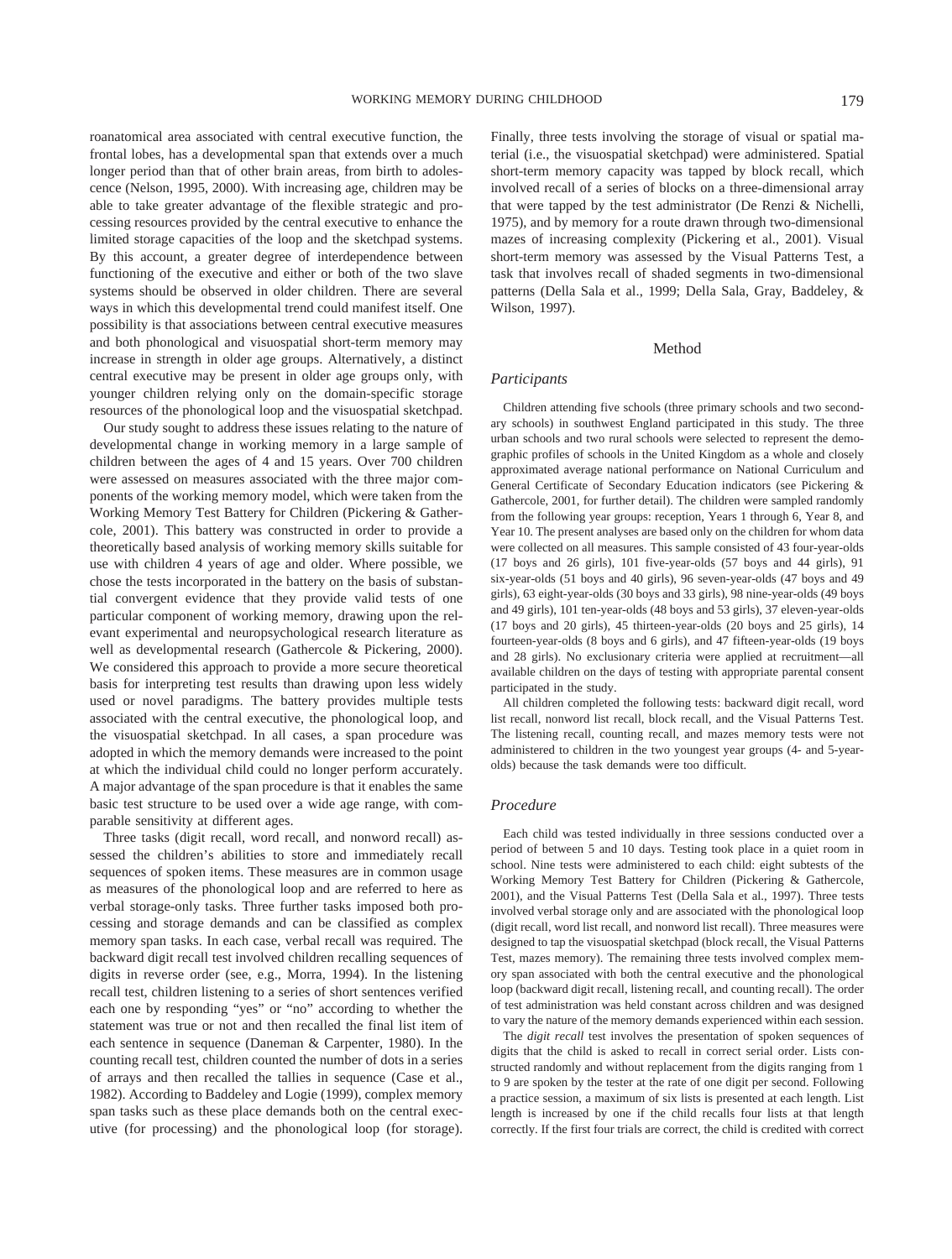recall of all six lists at that length, and the next list length commences. Testing commences with single-digit lists and continues until three lists of a particular length are recalled incorrectly. The number of lists correctly recalled is scored. The mean test–retest reliability coefficient for this measure is .81.

The span procedure outlined for the digit recall test is shared by all other tests except the Visual Pattern Test. The *word list recall* and *nonword list recall* tests differ from digit recall only in the nature of the list items (words or nonwords). In each case, stimulus items are monosyllabic words with a consonant–vowel–consonant structure, and no stimuli are repeated. Items must be recalled with full accuracy (i.e., with all three phonemes correct) and in the correct serial position. Mean test–retest reliability coefficients are .72 for word list recall and .56 for nonword list recall.

In the *listening recall* test, the child listens to a series of short sentences, judges the veracity of each sentence in turn by responding "yes" or "no," and then recalls the final word of each of the sentences in sequence. Test trials begin with a single sentence and increase by a single sentence following the span procedure outlined above. The mean test–retest reliability coefficient for this measure is .61. In the *counting recall* test, the child is required to count the number of dots presented in a series of arrays (saying the total number aloud) and to recall subsequently the dot tallies in the order that the arrays were presented. A display booklet is placed in front of each child that consists of several pages, each showing an area that contains either three, four, five, or six red dots. Test trials begin with a single array of dots and increase by one further array following the span procedure outlined above. The mean test–retest reliability coefficient on this measure is .61. The *backward digit recall* test is identical to the digit recall test in all respects except that the child is required to recall the sequence of spoken digits in reverse order. Practice trials are given in order to ensure that the child understands the concept of "reverse." The mean test–retest reliability coefficient is .62.

In the *block recall* test, the child views nine wooden cubes located randomly on a board. The test administrator taps a sequence of blocks, and the child's task is to repeat the sequence in the same order. Testing begins with a single block tap and increases by one additional block following the span procedure outlined above. The mean test–retest reliability coefficient for this measure is .53. In the *mazes memory* test, the child views on each trial a two-dimensional line maze with a path drawn through the maze. The test administrator traces the line with her or his finger in view of the child. The same maze is then shown to the child without the path, and the child is asked to recall the path by drawing it on the maze. Maze complexity is increased by adding additional walls to the maze, following the span procedure outlined above. The mean test–retest reliability coefficient for this measure is .62.

The final test, the Visual Patterns Test (Della Sala et al., 1997), provides a measure of visual short-term memory originally developed for use with adults but that has recently been standardized for use with children (Pickering & Gathercole, 2001). The test involves the participant viewing two-dimensional grids composed of filled (black) and unfilled (white) squares for 3 s. An empty grid is then presented in which the participant has to mark the filled squares in the studied pattern. The complexity of the grid is increased until recall falls below threshold levels of accuracy.

#### Results

#### *Elimination of Outliers*

Tests for univariate and multivariate normality were conducted for each of five age groups within the sample: 4–5 years, 6–7 years, 8–9 years, 10–11 years, and 13–15 years. These age groups were chosen in order to provide sufficient sample sizes for the multivariate analyses reported below. Within each age group, univariate normality was assessed and outliers identified as follows. First, Mahalanobis  $D^2$  values were computed for all memory scores, and cases with  $D^2$  probability values  $\leq .001$  were eliminated. Skewness and kurtosis values for each measure were then computed. On measures with values that either fell below –1.00 or exceeded 1.00 for either score, children with scores more than 3 standard deviations from the mean for the age group were excluded. A total of 18 children were excluded from all subsequent analyses on this basis, resulting in the following group sizes: 4–5 years,  $n = 144$ ; 6–7 years,  $n = 184$ ; 8–9 years,  $n = 154$ ; 10–11 years,  $n = 132$ ; 13–15 years,  $n = 105$ . Skewness and kurtosis values fell between  $-1.00$  and 1.00 for all variables in each of these groups.

## *Descriptive Statistics and Multivariate Analyses of Variance*

The mean scores for each measure are shown in Table 1 by age group (in years) and gender. A series of multivariate analyses of variance (MANOVAs) was performed on each set of measures associated with each of the three components of working memory, as a function of age in years (4 to 15 years) and gender. The MANOVA performed on the three verbal storage-only measures yielded a highly significant effect of age ( $p < .01$ ) but no significant effect of gender ( $p > .05$ ) and no significant interaction between age and gender. Separate MANOVAs were performed on the visuospatial measures for the 4- and 5-year-old children and the children 6 years of age and older because one of these measures (mazes memory) was completed only by the older children. In addition to highly significant effects of age in each case ( $p <$ *.*01), a significant gender effect was found for the older age group, reflecting the superior performance of boys on two of the measures: the Visual Patterns Test ( $p < .05$ ) and block recall ( $p < .05$ ) *.*01). The gender effect was not significant, however, in the corresponding analysis performed on the younger age group ( $p >$ *.*05). In the MANOVA performed on the three complex memory span measures for the children 6 years and older, there was a highly significant effect of age ( $p < .001$ ) and no significant effect of gender ( $p > .05$ ). The same pattern of significance was also observed in the analysis of variance performed on the single complex memory span measure (backward digit recall) for the 4 and 5-year-old children. The pervasive age effects found in these analyses reflect the increasing memory scores in the older age groups.

This pattern of increasing levels of performance in successive age groups is demonstrated in Figure 1, which plots mean *z* scores for each year group, calculated on the basis of all children for whom data were available on each measure. All nine tests yielded broadly similar developmental functions, with performance increasing linearly from 4 to 14 years in general and leveling off between 14 and 15 years. The only marked departure from this profile was observed for the Visual Patterns Test, on which scores reached an asymptotic level at 11 years.

*Z* scores for the three tests associated with each subcomponent were averaged to provide a composite at each age (in years). The complex memory span score for the 4- and 5-year-old children was based only on their backward digit recall *z* score, and their visuospatial composite score was the average of the two such tests they completed—block recall and the Visual Patterns Test. Very similar linear functions were obtained in each case: for verbal storageonly,  $y = 242x - 1.275$ ,  $r^2 = .971$ ; complex memory span,  $y =$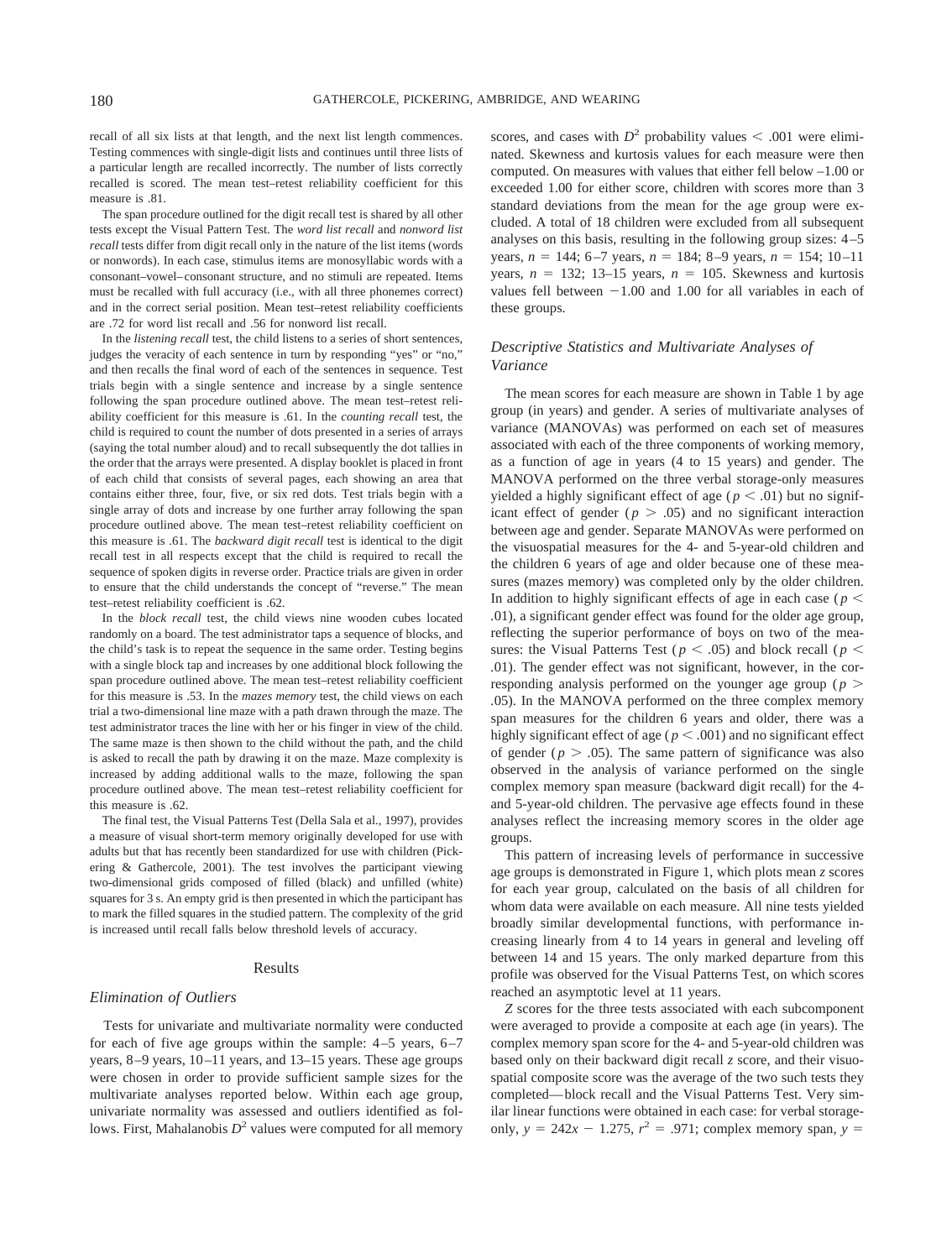| Table 1 |  |  |                                               |  |  |
|---------|--|--|-----------------------------------------------|--|--|
|         |  |  | Mean Test Scores as a Function of Age and Sex |  |  |

|                |              |                  |                 |                |                   |                        |                    | Working memory measure   |                          |                     |                    |
|----------------|--------------|------------------|-----------------|----------------|-------------------|------------------------|--------------------|--------------------------|--------------------------|---------------------|--------------------|
| Age<br>(years) | <b>Sex</b>   | $\boldsymbol{N}$ | Digit<br>recall | Word<br>recall | Nonword<br>recall | <b>Block</b><br>recall | Visual<br>patterns | Mazes<br>memory          | Backward digit<br>recall | Listening<br>recall | Counting<br>recall |
| 4              | M            | 25               | 19.8            | 13.7           | 10.0              | 15.4                   | 5.3                |                          | 5.6                      |                     |                    |
|                | F            | 17               | 19.5            | 13.9           | 8.6               | 15.1                   | 6.0                |                          | 5.8                      |                     |                    |
| 5              | M            | 44               | 22.0            | 14.6           | 9.8               | 20.1                   | 8.2                |                          | 8.0                      |                     |                    |
|                | F            | 57               | 23.1            | 15.2           | 10.3              | 19.9                   | 8.8                | $\overline{\phantom{0}}$ | 8.8                      |                     |                    |
| 6              | M            | 40               | 24.7            | 16.5           | 12.2              | 21.5                   | 10.6               | 10.7                     | 9.7                      | 8.4                 | 15.4               |
|                | F            | 49               | 25.5            | 17.2           | 12.7              | 21.8                   | 11.1               | 8.8                      | 10.5                     | 8.9                 | 16.4               |
| 7              | M            | 49               | 26.4            | 18.1           | 11.9              | 23.7                   | 13.3               | 13.9                     | 11.4                     | 9.6                 | 19.2               |
|                | F            | 46               | 25.6            | 18.6           | 12.3              | 24.0                   | 14.0               | 13.6                     | 12.0                     | 10.4                | 19.0               |
| 8              | M            | 32               | 26.5            | 18.8           | 13.1              | 25.2                   | 15.8               | 18.5                     | 12.3                     | 11.5                | 21.7               |
|                | F            | 30               | 27.2            | 19.4           | 13.5              | 25.4                   | 15.1               | 16.7                     | 13.0                     | 11.1                | 22.0               |
| 9              | M            | 47               | 27.5            | 20.2           | 13.8              | 26.1                   | 17.2               | 21.0                     | 12.8                     | 12.0                | 22.6               |
|                | $\mathbf F$  | 45               | 28.2            | 20.0           | 13.6              | 25.6                   | 15.4               | 18.2                     | 13.0                     | 11.6                | 22.8               |
| 10             | M            | 51               | 29.2            | 20.6           | 14.2              | 27.8                   | 19.8               | 22.3                     | 14.2                     | 12.7                | 24.8               |
|                | F            | 46               | 29.5            | 22.0           | 14.7              | 27.2                   | 18.6               | 19.5                     | 14.2                     | 12.7                | 24.3               |
| 11             | M            | 19               | 29.5            | 21.1           | 14.0              | 28.7                   | 20.6               | 24.0                     | 15.6                     | 12.8                | 23.2               |
|                | F            | 16               | 32.6            | 21.6           | 14.4              | 29.0                   | 21.1               | 22.8                     | 17.6                     | 14.3                | 25.1               |
| 13             | M            | 25               | 32.5            | 22.9           | 16.2              | 30.6                   | 20.5               | 28.6                     | 18.2                     | 14.7                | 27.4               |
|                | F            | 20               | 34.0            | 25.0           | 16.7              | 29.9                   | 18.8               | 28.0                     | 18.5                     | 15.0                | 27.2               |
| 14             | M            | 6                | 37.3            | 25.5           | 19.2              | 29.7                   | 22.2               | 28.7                     | 19.0                     | 15.7                | 29.5               |
|                | F            | 8                | 33.6            | 24.0           | 16.8              | 29.1                   | 20.1               | 28.0                     | 19.5                     | 14.8                | 28.3               |
| 15             | M            | 28               | 33.8            | 24.0           | 17.5              | 33.6                   | 23.1               | 30.5                     | 18.8                     | 17.8                | 29.3               |
|                | $\mathbf{F}$ | 18               | 36.0            | 24.4           | 18.2              | 31.9                   | 19.2               | 28.5                     | 17.9                     | 15.3                | 28.2               |

*Note.* Dashes indicate that 4- and 5-year-olds were not given those tests because the task demands were too difficult for them.  $M =$  male;  $F =$  female.

 $269x - 1.521$ ,  $r^2 = .969$ ; visuospatial memory,  $y = 251x - 1.453$ ,  $r^2 = .979$ .

#### *Correlational Analyses*

For the purpose of correlational analysis, the children were grouped into five age groups consisting of more than 100 children each to provide satisfactory statistical stability. Table 2 provides descriptive statistics for each measure for each of these age groups and for the entire group of 6- to 15-year-old children who completed all tests.

The simple correlation coefficients for the 6- to 15-year-old children, shown below the diagonal in Table 3, were all significant at the .001 level. However, these coefficients are inflated by the large variation in age in this group. In order to adjust for this, partial correlation coefficients were calculated with age in months partialed out, and these are shown above the diagonal in Table 3. The three verbal storage-only measures associated with the phonological loop (digit, word, and nonword recall) shared moderately high partial correlations with one another (partial *r*s ranging from .38 to .49; mean partial  $r = .45$ ). These measures were correlated rather less highly (although still at highly significant levels) with the complex memory span measures (partial *r*s ranging from .18 to .41; mean partial  $r = .30$ ) and only weakly with the three visuospatial memory measures (partial *r*s ranging from .06 to .19; mean partial  $r = .11$ ). Partial correlations between the three visuospatial measures (block recall, visual patterns, and mazes memory) were



*Figure 1.* Mean *z* scores as a function of age for each measure, grouped by task type.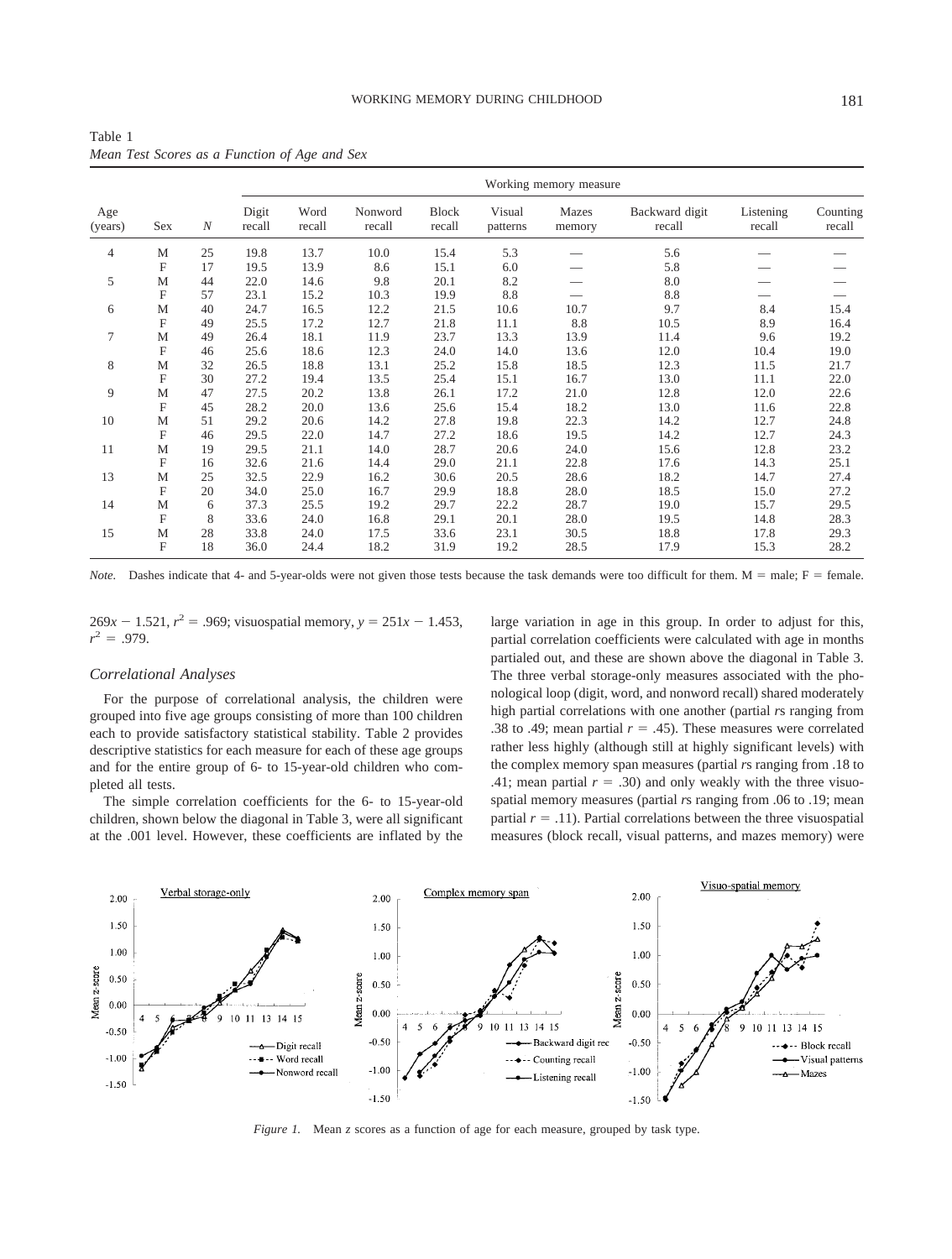|                       |                        |                        |                        | Age (in years)           |                          |                         |
|-----------------------|------------------------|------------------------|------------------------|--------------------------|--------------------------|-------------------------|
| Measure               | $4 - 5$<br>$(n = 144)$ | $6 - 7$<br>$(n = 184)$ | $8 - 9$<br>$(n = 154)$ | $10 - 12$<br>$(n = 132)$ | $13 - 15$<br>$(n = 105)$ | $6 - 15$<br>$(n = 575)$ |
| Backward digit recall |                        |                        |                        |                          |                          |                         |
| M                     | 7.69                   | 10.92                  | 12.77                  | 15.08                    | 18.50                    | 13.75                   |
| <b>SD</b>             | 3.15                   | 3.11                   | 3.20                   | 3.66                     | 5.67                     | 4.70                    |
| Listening recall      |                        |                        |                        |                          |                          |                         |
| $\boldsymbol{M}$      |                        | 9.34                   | 11.64                  | 12.91                    | 15.19                    | 11.84                   |
| <b>SD</b>             |                        | 3.05                   | 3.00                   | 2.37                     | 2.94                     | 3.54                    |
| Counting recall       |                        |                        |                        |                          |                          |                         |
| M                     |                        | 17.56                  | 22.36                  | 24.40                    | 28.19                    | 22.36                   |
| SD                    |                        | 4.59                   | 4.30                   | 4.35                     | 4.17                     | 5.80                    |
| Digit recall          |                        |                        |                        |                          |                          |                         |
| $\boldsymbol{M}$      | 21.69                  | 25.58                  | 27.47                  | 29.75                    | 34.10                    | 28.60                   |
| SD.                   | 4.10                   | 3.63                   | 3.46                   | 4.28                     | 5.66                     | 5.14                    |
| Word recall           |                        |                        |                        |                          |                          |                         |
| $\boldsymbol{M}$      | 14.52                  | 17.61                  | 19.71                  | 21.17                    | 24.10                    | 20.18                   |
| SD.                   | 3.01                   | 3.59                   | 3.25                   | 3.32                     | 3.95                     | 4.12                    |
| Nonword recall        |                        |                        |                        |                          |                          |                         |
| $\boldsymbol{M}$      | 9.85                   | 12.39                  | 13.52                  | 14.39                    | 17.20                    | 14.00                   |
| SD.                   | 2.68                   | 2.92                   | 2.56                   | 2.63                     | 3.74                     | 3.38                    |
| <b>Block</b> recall   |                        |                        |                        |                          |                          |                         |
| $\boldsymbol{M}$      | 18.56                  | 22.77                  | 25.64                  | 27.84                    | 31.31                    | 26.26                   |
| SD                    | 4.30                   | 3.67                   | 3.38                   | 3.45                     | 4.48                     | 4.79                    |
| Visual patterns       |                        |                        |                        |                          |                          |                         |
| $\boldsymbol{M}$      | 7.67                   | 12.29                  | 15.95                  | 19.64                    | 20.70                    | 16.50                   |
| <b>SD</b>             | 3.24                   | 4.23                   | 4.52                   | 5.05                     | 4.73                     | 5.68                    |
| Mazes memory          |                        |                        |                        |                          |                          |                         |
| $\boldsymbol{M}$      |                        | 11.76                  | 18.81                  | 21.63                    | 28.94                    | 19.05                   |
| <b>SD</b>             |                        | 5.95                   | 5.39                   | 5.73                     | 4.38                     | 8.16                    |

Table 2 *Descriptive Statistics for Working Memory Measures as a Function of Age Band*

*Note.* Dashes indicate tests not taken by 4- and 5-year-olds.

moderate in magnitude (ranging from .31 to .45; mean partial  $r =$ .37). These measures correlated more weakly with the complex memory span measures (partial *r*s ranging from .22 to .32; mean partial  $r = .26$ ). Partial correlations between the three complex memory span measures (backward digit recall, counting recall, and listening recall) were low to moderate in strength (*r*s ranging from .29 to .33; mean partial  $r = .30$ ).

## *Confirmatory Factor Analyses*

One of the principal aims of this study was to investigate the structural organization of working memory across the wide range of ages of the children participating in this study. Specifically, we wished to evaluate the extent to which the children's performance on these nine tasks corresponded to the basic three-factor model of

Table 3

*Correlation Matrix for Working Memory Measures for 6- to 15-Year-Olds: Simple Correlation Coefficients Below the Diagonal and Partial Correlation Coefficients (With Age Controlled) Above the Diagonal*

| $\tilde{}$               |    |    |    |    |    |    |    |    |    |    |
|--------------------------|----|----|----|----|----|----|----|----|----|----|
| Variable                 |    | 2  | 3  | 4  | 5  | 6  | 7  | 8  | 9  | 10 |
| 1. Age (months)          |    |    |    |    |    |    |    |    |    |    |
| 2. Digit recall          | 60 |    | 49 | 38 | 13 | 14 | 6  | 41 | 34 | 30 |
| 3. Word recall           | 55 | 66 |    | 48 | 17 | 19 | 9  | 29 | 33 | 31 |
| 4. Nonword recall        | 50 | 57 | 62 |    | 8  | 7  | 11 | 29 | 23 | 18 |
| 5. Visual patterns       | 58 | 43 | 44 | 35 |    | 45 | 34 | 23 | 32 | 27 |
| 6. Block recall          | 66 | 48 | 49 | 38 | 66 |    | 31 | 23 | 22 | 27 |
| 7. Mazes memory          | 75 | 48 | 46 | 44 | 62 | 66 |    | 22 | 27 | 30 |
| 8. Backward digit recall | 59 | 62 | 52 | 50 | 49 | 53 | 56 |    | 33 | 28 |
| 9. Listening recall      | 60 | 58 | 55 | 46 | 56 | 53 | 59 | 57 |    | 29 |
| 10. Counting recall      | 66 | 58 | 58 | 45 | 55 | 59 | 64 | 56 | 57 |    |

*Note.* Decimal points have been omitted. Coefficients in bold are significant at the .05 level (with  $df = 572$ ).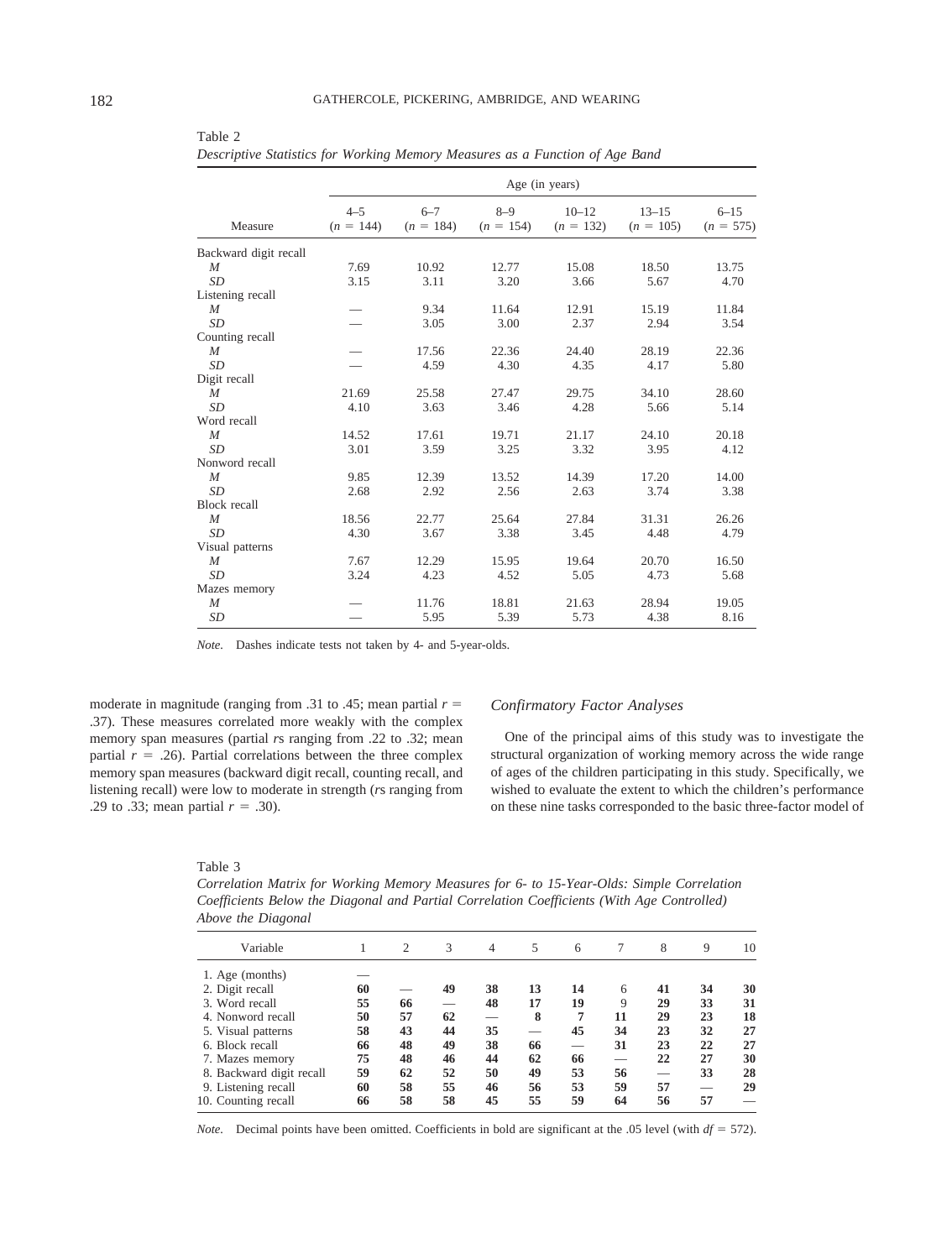working memory (Baddeley, 1996; Baddeley & Hitch, 1974). In order to address this issue, we conducted a series of confirmatory factor analyses (CFAs) using the EQS statistical package (Bentler & Wu, 1995). CFA is a method for testing specific hypotheses relating to the factor structure of a correlation matrix and is appropriate for situations in which there is an a priori model on interrelations between variables to be tested against the data. In the present case, this model consists of three factors, corresponding to the central executive, the phonological loop, and the visuospatial sketchpad. Note that as this model incorporates bidirectional associations between the factors (following Baddeley, 2000), structural equation modeling of the data set (with directional paths between factors) was not appropriate. Formally, the CFAs reported here correspond to the measurement model component of a structural equation model.

The weak and nonsignificant correlations between the verbal storage-only and visuospatial measures are consistent with the hypothesis that the phonological loop and the visuospatial sketchpad components of working memory are independent of one another. Whether the verbal storage-only and complex memory span measures should load on a single factor or two separate but highly associated factors is less clear: The verbal storage-only measures were more highly correlated with one another than with the complex span tasks, which suggests separable factors, but the complex span measures were as closely associated with the verbal storage-only measures as with each other. This raises the possibility that the latent model underlying these observations consists of two rather than three factors: a visuospatial factor and a further factor supporting performance on both the verbal storage-only and verbal complex span tasks. The two alternative models are represented in Figure 2. CFAs corresponding to each of the two models were tested for each age group in order to identify which model provides the better account of the data. The data from the 4- and 5-year-old children were not included in these analyses: As 4- and 5-year-olds were tested only on a single complex memory span measure, they did not supply sufficient data to identify a latent construct associated with complex span.

Note that, ideally, we would like to construct a three-factor model in which the verbally based complex memory tasks load on both a phonological loop and a central executive factor, reflecting the current theoretical analysis of these paradigms. However, it is not possible to test such a model using this method of analysis, because each factor has to be uniquely identified with at least two observed variables. The present solution of associating the complex span measures only with a single common factor represents the closest practical approximation to this ideal model.

An initial three-factor CFA was performed on the data for all 6- to 15-year-old children. The reliability of each variable as a factor indicator can be computed by squaring the standardized factor loadings for each measure. This procedure yielded the following values: backward digit recall (Factor 1), .540; listening recall (Factor 1), .564; counting recall (Factor 1), .594; digit recall (Factor 2), .682; word recall (Factor 2), .661; nonword recall (Factor 2), .507; Visual Patterns Test (Factor 3), .598; block recall (Factor 3), .645; mazes (Factor 3), .686.

For each age group, Mardia's (1970) multivariate kurtosis coefficient was below 3, meeting the multivariate normality assumption required for this method of analysis (Bentler & Wu, 1995). The input to each model was the raw data for an age group. The correlation matrices for the groups are provided in Table 4. Several measures of the goodness of fit of each model to the data are reported, following recommendations by McDonald and Ho (2002). The chi-square value reflects the degree of association between the model and the data. A nonsignificant value indicates



*Figure 2.* Structure of the three-factor and two-factor models of working memory.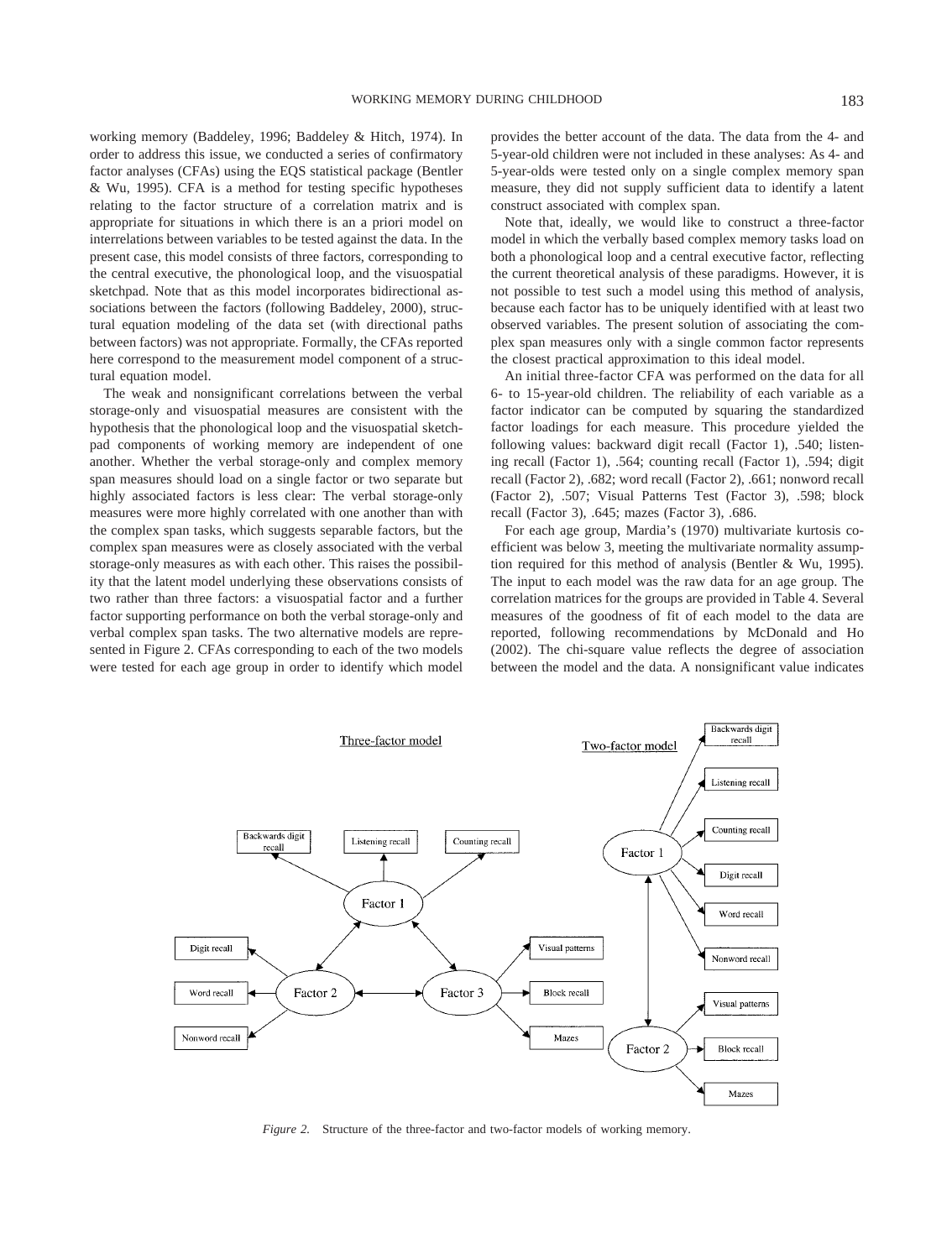## Table 4

*Partial Correlation Coefficients (Age Controlled) Above the Diagonal for Each Age Band (Decimal Points Omitted) and Standardized Residuals for Three-Factor Model Below the Diagonal*

| Variable                                                                                                                                                                                    | 1                                                                 | 2                                                               | 3                                                                 | 4                                                                                  | 5                                                         | 6                                                           | 7                                                    | 8                                                  |
|---------------------------------------------------------------------------------------------------------------------------------------------------------------------------------------------|-------------------------------------------------------------------|-----------------------------------------------------------------|-------------------------------------------------------------------|------------------------------------------------------------------------------------|-----------------------------------------------------------|-------------------------------------------------------------|------------------------------------------------------|----------------------------------------------------|
|                                                                                                                                                                                             |                                                                   |                                                                 | 4-5 years                                                         |                                                                                    |                                                           |                                                             |                                                      |                                                    |
| 1. Digit recall<br>2. Word recall<br>3. Nonword recall<br>4. Visual patterns<br>5. Block recall<br>6. Backward digit recall                                                                 |                                                                   | 62                                                              | 51<br>51                                                          | 39<br>34<br>19                                                                     | 36<br>32<br>20<br>40                                      | 46<br>40<br>26<br>44<br>42                                  |                                                      |                                                    |
|                                                                                                                                                                                             |                                                                   |                                                                 | 6-7 years                                                         |                                                                                    |                                                           |                                                             |                                                      |                                                    |
| 1. Digit recall<br>2. Word recall<br>3. Nonword recall<br>4. Visual patterns<br>5. Block recall<br>6. Mazes memory<br>7. Backward digit recall<br>8. Listening recall<br>9. Counting recall | $-.02$<br>$-.04$<br>.06<br>$-.02$<br>$-.05$<br>.06<br>.05<br>.08  | 54<br>.06<br>.05<br>.00<br>.00<br>.02<br>$-.06$<br>.01          | 42<br>58<br>$-.06$<br>$-.05$<br>$-.02$<br>$-.05$<br>.01<br>$-.11$ | 24<br>22<br>15<br>.03<br>$-.03$<br>.02<br>$-.01$<br>.02                            | 14<br>17<br>15<br>50<br>$-.01$<br>$-.07$<br>$-.02$<br>.02 | 9<br>14<br>18<br>37<br>41<br>$-.01$<br>.08<br>.03           | 38<br>30<br>27<br>34<br>25<br>27<br>.03<br>.02       | 35<br>24<br>31<br>30<br>28<br>36<br>37<br>$-.05$   |
|                                                                                                                                                                                             |                                                                   |                                                                 | 8-9 years                                                         |                                                                                    |                                                           |                                                             |                                                      |                                                    |
| 1. Digit recall<br>2. Word recall<br>3. Nonword recall<br>4. Visual patterns<br>5. Block recall<br>6. Mazes memory<br>7. Backward digit recall<br>8. Listening recall<br>9. Counting recall | .01<br>$-.06$<br>$-.06$<br>.04<br>$-.09$<br>.11<br>$-.04$<br>.11  | 45<br>.02<br>.05<br>.05<br>.02<br>$-.08$<br>.00<br>$-.01$       | 28<br>49<br>$-.09$<br>$-.09$<br>$-.01$<br>.05<br>$-.01$<br>.01    | 4<br>19<br>2<br>.02<br>$-.02$<br>$-.10$<br>.06<br>$-.10$                           | 15<br>21<br>3<br>42<br>$-.03$<br>.09<br>$-.05$<br>$-.01$  | $\mathbf{0}$<br>11<br>6<br>24<br>24<br>$-.05$<br>.11<br>.03 | 31<br>20<br>27<br>10<br>31<br>9<br>$-.01$<br>.05     | 25<br>39<br>29<br>34<br>26<br>30<br>33<br>$-.01$   |
|                                                                                                                                                                                             |                                                                   |                                                                 | $10-11$ years                                                     |                                                                                    |                                                           |                                                             |                                                      |                                                    |
| 1. Digit recall<br>2. Word recall<br>3. Nonword recall<br>4. Visual patterns<br>5. Block recall<br>6. Mazes memory<br>7. Backward digit recall<br>8. Listening recall<br>9. Counting recall | $-.01$<br>$-.03$<br>$-.04$<br>.02<br>- 05<br>.00<br>.07<br>$-.06$ | 43<br>.07<br>$-.04$<br>.05<br>$-.16$<br>$-.10$<br>$-.01$<br>.06 | 39<br>39<br>.07<br>.03<br>.15<br>.04<br>$-.04$<br>$-.01$          | 9<br>10<br>22<br>.00<br>.02<br>$-.01$<br>$-.03$<br>.01                             | 17<br>15<br>14<br>42<br>$-.04$<br>.04<br>.02<br>.04       | 10<br>-9<br>24<br>35<br>17<br>.01<br>$-.14$<br>.17          | 33<br>19<br>34<br>26<br>22<br>13<br>.08<br>$-.30$    | 42<br>29<br>26<br>25<br>20<br>$-2$<br>32<br>$-.10$ |
|                                                                                                                                                                                             |                                                                   |                                                                 | $13-15$ years                                                     |                                                                                    |                                                           |                                                             |                                                      |                                                    |
| 1. Digit recall<br>2. Word recall<br>3. Nonword recall<br>4. Visual patterns<br>5. Block recall<br>6. Mazes memory<br>7. Backward digit recall<br>8. Listening recall<br>9. Counting recall | $-.02$<br>$-.01$<br>.01<br>$-.03$<br>.06<br>.06<br>.04<br>$-.02$  | 57<br>.08<br>$-.01$<br>.07<br>$-.05$<br>.00<br>$-.04$<br>$-.06$ | 43<br>50<br>$-.01$<br>$-.07$<br>$-.05$<br>.03<br>$-.12$<br>$-.09$ | 16<br>15<br>9<br>$\overline{\phantom{a}}$<br>.05<br>$-.07$<br>$-.09$<br>.06<br>.13 | 12<br>23<br>1<br>39<br>.03<br>$-.12$<br>$-.16$<br>.05     | 22<br>11<br>6<br>30<br>37<br>.10<br>$-.06$<br>.06           | 51<br>41<br>35<br>17<br>13<br>37<br>$-.01$<br>$-.04$ | 42<br>38<br>14<br>27<br>3<br>15<br>32<br>.08       |

*Note.* Partial coefficients printed in bold are significant at the .05 level.

that there is no significant difference between the model and the data and is a desirable indicator of an excellent fit. Note that with large sample sizes, it is widely recognized that it can be difficult to achieve nonsignificant chi-square values even for the best-fitting models. The adequacy of alternative models can be compared by calculating the significance of the difference between their chisquare values, a procedure that was adopted in the present case to compare the two- and three-factor models. The comparative fit index (CFI) provides a global measure of fit, ranging between 0 and 1. As a rule of thumb, CFI values in excess of .90 are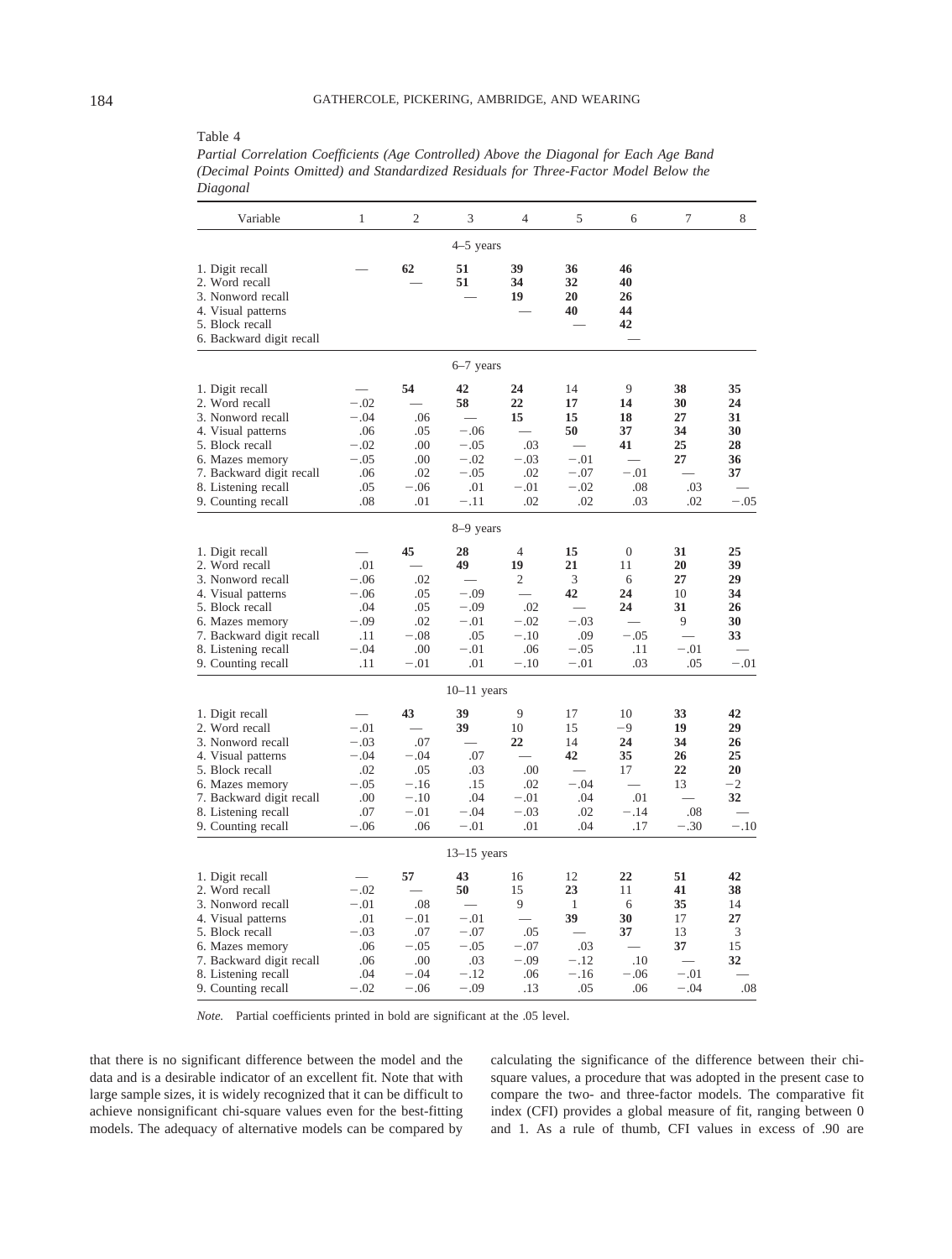considered to be satisfactory. The root mean square error of approximation (RMSEA) provides a further index of fit. Model solutions with RMSEAs below .08 are considered acceptable; values below .05 indicate a good fit. Standardized residuals (discrepancies between a model and the data, for each measure) provide valuable insight into the more local aspects of goodness of fit, with larger residuals indicating areas of model mismatch with the data. Standardized residuals for the three-factor model depicted in Figures 3 and 4 for each age group are shown below the diagonals of the relevant matrices in Table 4.

The statistics for the two- and three-factor models for each age group, and for the comparison of the two models in each case, are shown in Table 5. The three-factor models (summarized in Figures 3 and 4) provided significantly better fits to the data than the two-factor models for all four age groups ( $p < .001$  for the 6- to 7-year-old group, the 8- to 9-year-old group, and the 10- to 11-year-old group and  $p < .05$  for the 13- to 15-year-old group). For all four age groups, the two-factor models differed significantly from the data, with chi-square probability values  $> .05$ . For the three youngest age groups, CFIs were  $\leq$  .9; a satisfactory CFI of .91 was obtained for the 13- to 15-year-old group. RMSEA values were unsatisfactory for all four groups, exceeding .08. In contrast, the three-factor model met conventional requirements for satisfactory fits across each age group, with CFIs  $> .90$  and  $RMSEAs < .08$ . It should be noted, however, that the chi-square value for the three-factor model was nonsignificant ( $p > .05$ , indicating no significant difference between the model and the data) only for the 13- to 15-year-old group. The significance of the value for the three younger age groups, in combination with their otherwise satisfactory fit statistics, is a relatively common feature



*Figure 3.* Factor loading and factor covariances for the three-factor models for the data for the 6- to 7-year-old and 8- to 9-year-old age groups.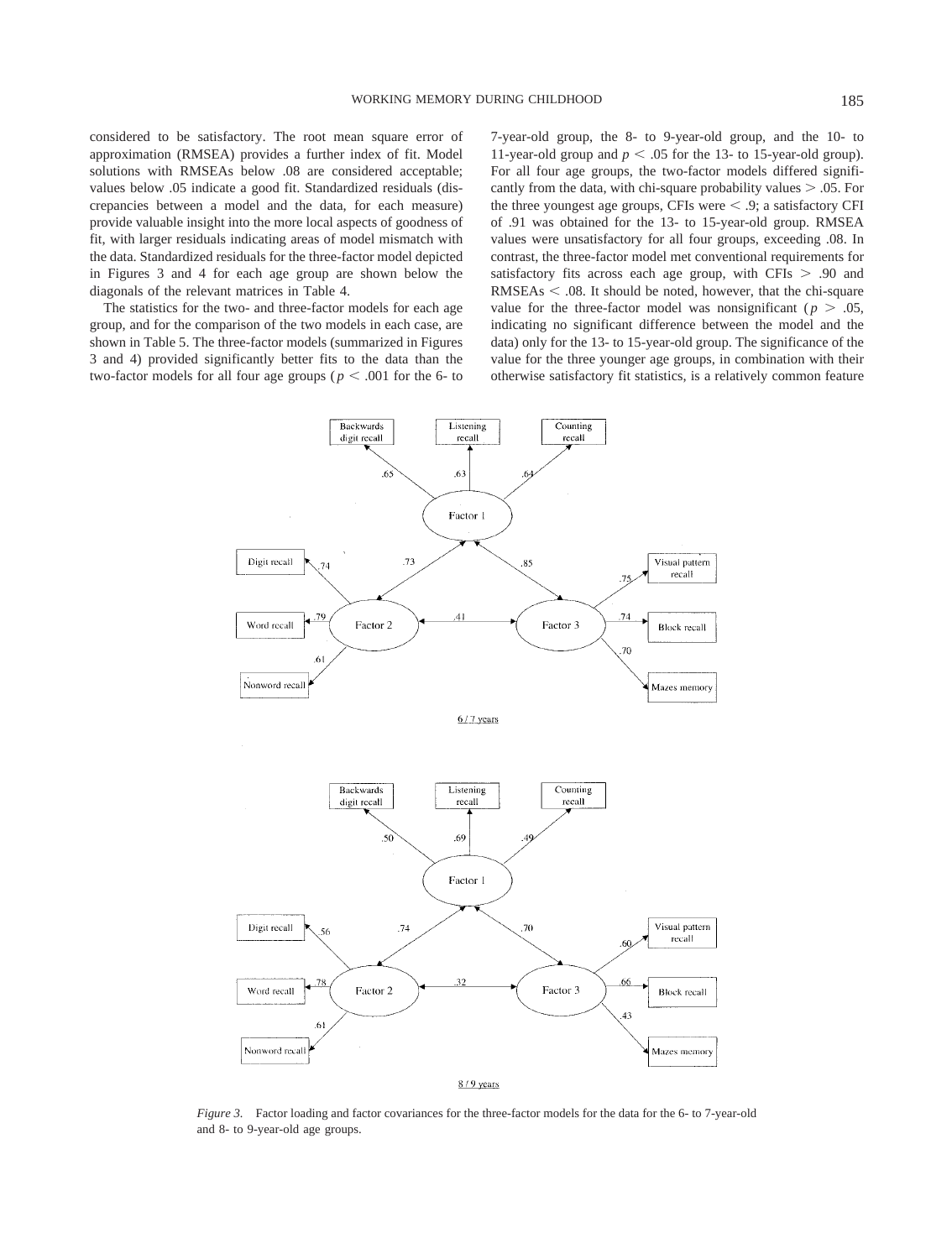

*Figure 4.* Factor loading and factor covariances for the three-factor models for the data for the 10- to 12-year-old and 13- to 15-year-old age groups.

of best-fitting models with large sample sizes (Bentler & Wu, 1995).

In order to provide a direct statistical evaluation of the consistency of the three-factor models across the four age groups, a multiple population analysis was conducted in which both factor loadings (the regressions of the variables onto their associated factors) and factor covariances were constrained to be equal in each group. In addition to computing the model statistics for the multiple group analysis, this method allows each constrained parameter to be evaluated for equality or invariance across populations, using the LaGrange multiplier (LM) test. In the resulting model, the chi-square value (with  $df = 129$ ) was 207.71 ( $p < .01$ ). This statistic indicates that there was a significant difference between the model and the data. The remaining goodness-of-fit

statistics for the model were satisfactory:  $CFI = .934$ , RMSEA = .033. The factor correlations for the model were as follows: Factors 1 and 2 (central executive and phonological loop), .80; Factors 2 and 3 (phonological loop and visuospatial sketchpad), .36; Factors 1 and 3 (visuospatial sketchpad and central executive), .78.

The LM test identified three (of 33) groupwise constraints in the factor loadings that were significant on univariate test, indicating group inequalities. These were the factor loading of digit recall onto Factor 2 (phonological loop) between the 6- to 7-year-old and 8- to 9-year-old age groups,  $\chi^2(1) = 4.20$ ,  $p = 0.04$ , and between the 6- to 7-year-old and 13- to 15-year-old age groups,  $\chi^2(1)$  = 13.30,  $p < 0.01$ , and the factor loading of the Visual Patterns Test onto Factor 3 for the 6- to 7-year-old and 10- to 11-year-old groups,  $\chi^2(1) = 5.17$ ,  $p = .02$ . There therefore appear to be some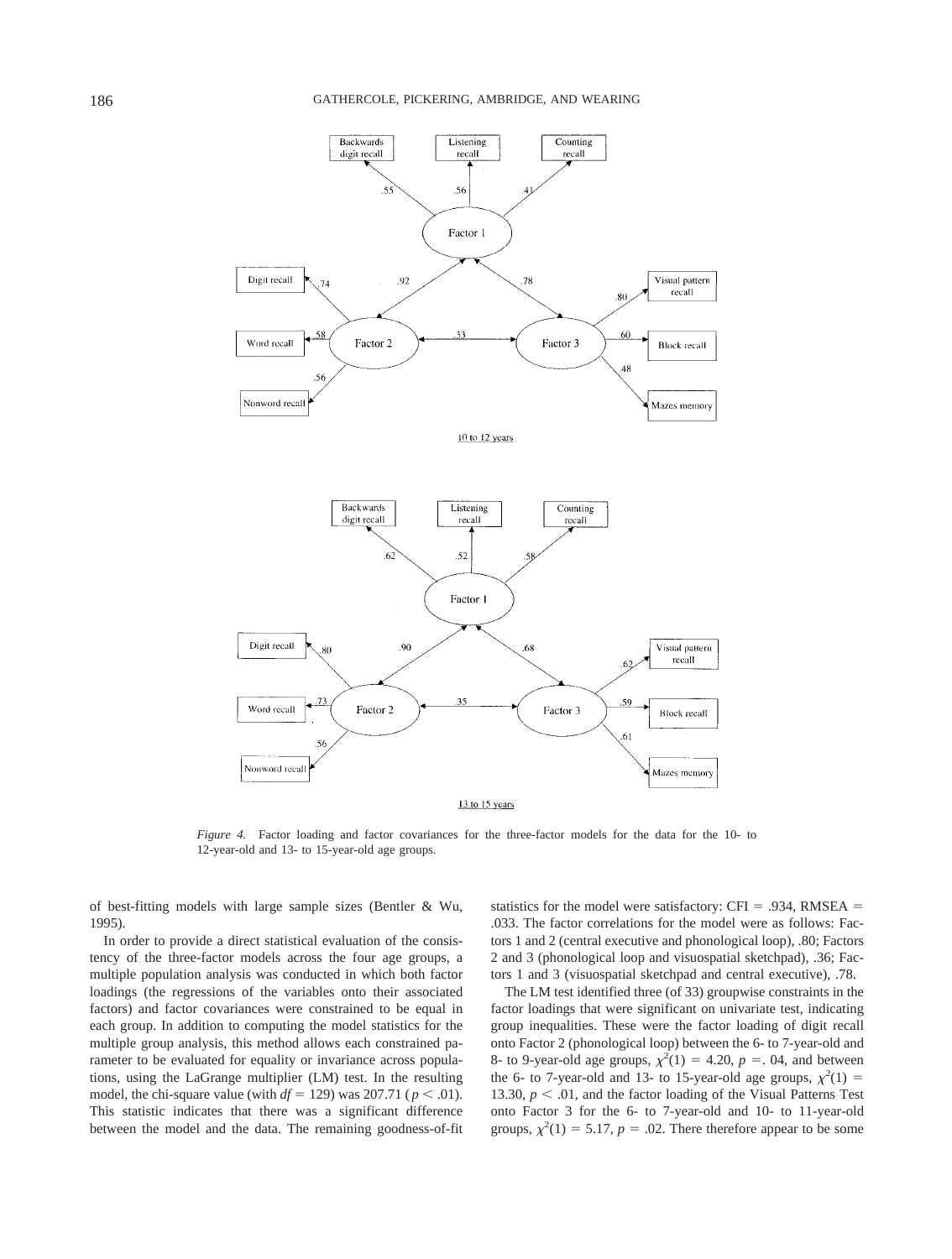|              |          |          | <b>Statistics</b> |         |            |              | Model comparison statistics |                             |                  |
|--------------|----------|----------|-------------------|---------|------------|--------------|-----------------------------|-----------------------------|------------------|
| Age<br>group | Model    | $\chi^2$ | df                | p       | <b>CFI</b> | <b>RMSEA</b> | $\chi^2$                    | df                          | $\boldsymbol{p}$ |
| $6 - 7$      | 2-factor | 91.849   | 26                | < 0.001 | .871       | .118         |                             |                             |                  |
|              | 3-factor | 37.327   | 24                | .041    | .974       | .055         | 54.52                       | $\overline{2}$              | < 0.001          |
| $8 - 9$      | 2-factor | 59.726   | 26                | < 0.001 | .858       | .092         |                             |                             |                  |
|              | 3-factor | 39.425   | 24                | .024    | .935       | .065         | 20.30                       | $\mathcal{L}$               | < 0.001          |
| $10 - 12$    | 2-factor | 53.624   | 26                | .001    | .876       | .090         |                             |                             |                  |
|              | 3-factor | 38.272   | 24                | .033    | .936       | .067         | 15.35                       | $\overline{2}$              | < 0.001          |
| $13 - 15$    | 2-factor | 44.436   | 26                | .014    | .913       | .083         |                             |                             |                  |
|              | 3-factor | 35.851   | 24                | .057    | .944       | .069         | 8.59                        | $\mathcal{D}_{\mathcal{L}}$ | .014             |

Table 5 *Summary of Statistics From Model Solutions for Each Age Band*

minor changes in the extent to which two of the test battery measures mapped onto their associated working memory constructs across age groups. More important, the equality constraints in factor covariances across groups were satisfactorily imposed, with no significant group differences in the univariate LM tests  $(p > .05$  in each case). The relationships between the three factors therefore appear to be stable across age.

## Discussion

Our aims in the study were to investigate changes across the childhood years in the capacity of the individual components of the Baddeley and Hitch (1974) model of working memory and to establish whether the structure of working memory remains consistent across this crucial developmental period or undergoes significant change. The developmental functions for measures associated with the phonological loop, the central executive, and the visuospatial sketchpad were found to be very similar, showing linear increases in performance from 4 years through to adolescence. Furthermore, the tripartite structure of the adult working memory model (consisting of the phonological loop, the visuospatial sketchpad, and the central executive) provided a good account of the interrelationships between measures of short-term memory from 6 years onward, with no evidence of consistent developmental changes in the relationships between the components.

This study is, to our knowledge, the first to compare developmental trajectories across the childhood years with multiple assessments of all three main subcomponents of working memory. In general, the developmental functions are markedly consistent both across individual tasks and across the three components of working memory. Other studies have reported different developmental trajectories for the visual and spatial aspects of short-term memory, with much steeper age-related increases in the recall of visual patterns than of block-tapping sequences (Logie & Pearson, 1997; Pickering et al., 2001). There is no evidence of this in the present study: In fact, performance on the Visual Patterns Test reached an earlier asymptote (at about 11 years) than did the two more spatially based tasks, block recall and mazes memory. It therefore seems likely that earlier reports of different developmental trajectories for visual and spatial short-term memory measures reflect differences in their measurement scales, because recall of visual patterns is associated with much higher test scores than is block recall. Such scaling differences are eliminated when standard scores are used to compute the developmental functions across tasks, as in the present case.

The consistency of the structure of working memory across this substantial childhood period and its close resemblance to the tripartite adult-based model provide substantial evidence that the short-term memory subsystems corresponding to the central executive, the phonological loop, and the visuospatial sketchpad are in place by 6 years of age at least. Detailed consideration of the tasks suggests that this consistency in structure does not reflect similarities and differences in the surface characteristics of the tasks; rather, it reflects more fundamental differences in the underlying cognitive systems they tap. The tasks associated with the visuospatial sketchpad and the central executive in particular varied substantially in their informational formats. The visuospatial tasks varied from studying a route drawn through a two-dimensional schematic maze and then attempting to draw the same route on a blank maze to recalling (by tapping) the temporal sequence of blocks touched by the experimenter in a three-dimensional array. These tasks shared very few surface features but consistently loaded on a common factor. The processing components of the three complex span tasks associated with the central executive were similarly contrasting, involving processing language for meaning (listening recall), resequencing spoken numbers (backward digit recall) and dot counting (counting recall). The three verbal storage-only measures included as assessments of the phonological loop were more similar in nature, each involving spoken presentation of a sequence of short verbal stimuli that varied in conceptual category and familiarity (digits, words, and nonwords). These measures were selected because serial recall of verbal stimuli is widely accepted as the classic (and only reliable) means of assessing the capacity of the phonological loop, and these different categories of stimulus are widely used in theoretical explorations of this short-term memory system loop (e.g., Burgess & Hitch, 1998; Page & Norris, 1998). Across the tests as a whole, however, the degree of integrity in each of the three factors and their relative distinctiveness from one another cannot simply be explained in terms of surface similarities in associated tasks.

The patterns of associations and dissociations observed in this study across all age groups are more adequately explained in terms of two independent slave systems (the phonological loop and the visuospatial sketchpad) linked to a coordinating central executive. The relative independence of the phonological loop and visuospatial memory factors in the present study fits well both with the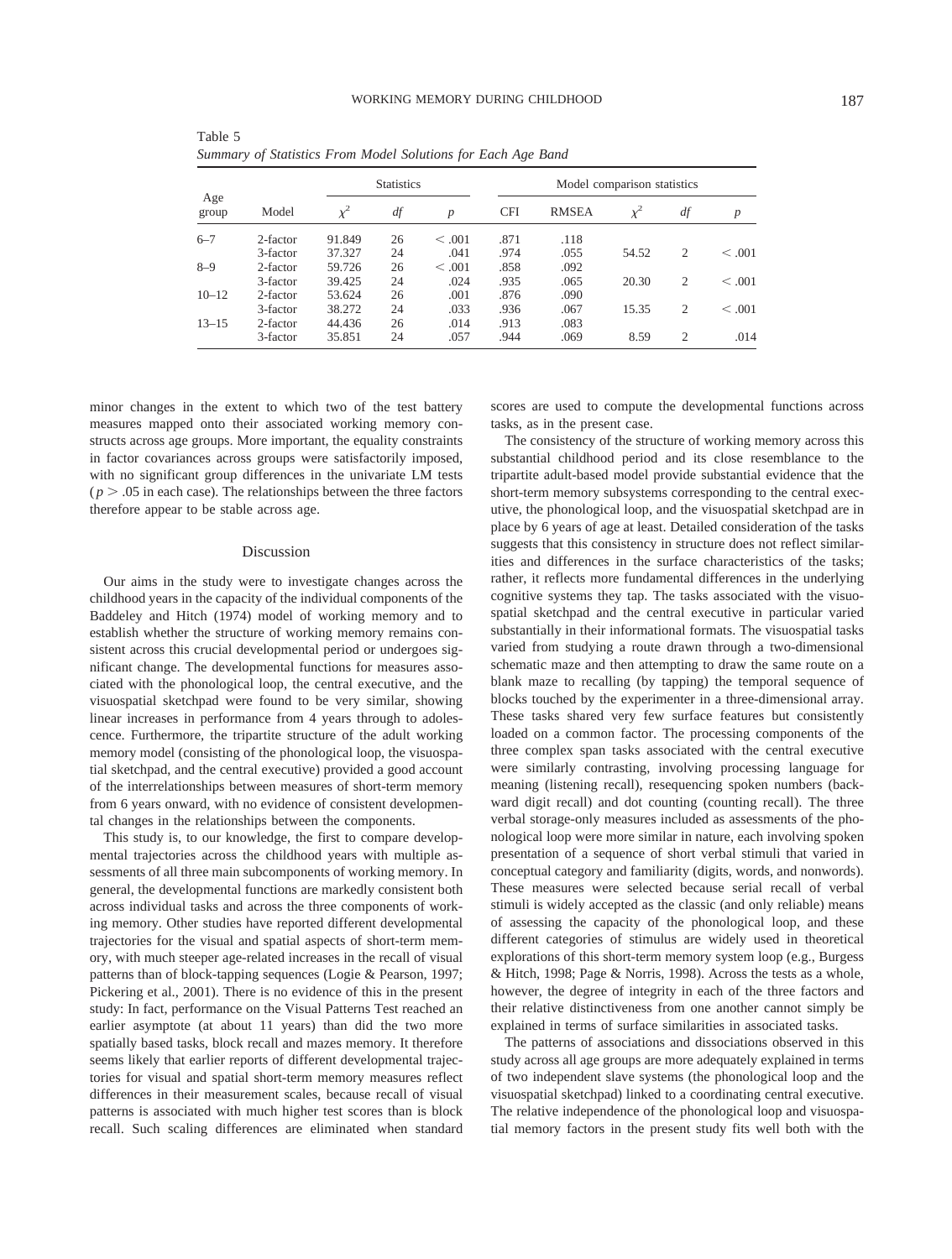absence of a direct link between the two slave systems in the Baddeley and Hitch (1974) model and with previous evidence that verbal and visuospatial short-term memory systems are separable at a range of different points in childhood (Jarvis & Gathercole, 2003; Pickering et al., 1998). It is also consistent with evidence for the neuroanatomical separation of the underlying brain systems (e.g., Smith & Jonides, 1997; Vallar & Papagno, 2002). The much closer links between the central executive factor and both the phonological and visuospatial components are consistent with claims that the central executive is responsible for coordinating the flow of information through working memory and for the transmission and retrieval of information from the slave systems (e.g., Baddeley, 2000; Baddeley & Hitch, 1974). The strengths of the relationship between the central executive and visuospatial factors in our model are particularly noteworthy given the lack of surface similarity between the tasks. The visuospatial tasks were devised to minimize opportunities for verbal recoding and involved neither verbal inputs nor verbal recall. In contrast, all three of the complex memory span tasks required verbal recall, and the inputs in two of the tasks required verbal processing (listening recall and backward digit recall) rather than visuospatial processing. Only counting recall involved visuospatial processing at input. The moderately high association between these two factors therefore provides substantial support for claims that visuospatial memory is significantly dependent on support from domain-independent resources associated with the central executive (see Phillips & Christie, 1977, and Wilson et al., 1987, for related evidence).

The close association between the factors associated with the phonological loop and the central executive also merits comment. Recent working memory accounts have proposed that the storage component of tasks such as listening or reading span that involve the retention of verbal material is mediated by the phonological loop, whereas the processing demands of the tasks are supported by central executive resources (Baddeley & Logie, 1999; Duff & Logie, 2001; see also, LaPointe & Engle, 1990; Lobley et al., 2003). On this basis, a stronger association would be expected between the central executive and the phonological loop than between the central executive and the visuospatial factor in the CFA, because the central executive's identification was based on tasks that are constrained by phonological loop capacity. If this interpretation is correct, the strength of association between the central executive and phonological factors may be overestimated in the present study.

An important finding of the study is the absence of major developmental changes in the strengths of relationships between the three components of working memory across this large childhood period. It is, however, notable that the statistical advantage of the three-factor model (Baddeley & Hitch, 1974) over a two-factor model in which the complex span and verbal storage-only measures tap a single common factor did diminish with increasing age (although not significantly so). Relatedly, the correlation between the factors associated with the phonological loop and the central executive increased from .73 for the 6- to 7-year-old group to .90 and greater for the two older age groups (10- to 12-year-olds and 13- to 15-year-olds). Correspondingly high associations between verbal storage-only and complex span tasks were obtained with 11- and 14-year-old children by Jarvis and Gathercole (2003). One may speculate that the closer links between these assessments of the phonological loop and the central executive factors in older age

groups may arise from developmental increases in processing efficiency. The processing demands imposed by the various complex span tasks (resequencing the numbers in the case of backward digit recall, dot counting in counting recall, and sentence processing in listening span) may diminish in older children to such an extent that they are minimal; hence, the complex memory span and verbal storage-only measures would indeed be expected to be sensitive to phonological loop constraints to nearly equivalent extents. However, the correlational structure of the data even in the oldest age group does not favor eliminating the central executive as a separate factor. The reason for this is that despite the close associations between the central executive and phonological loop factors, the visuospatial factor remains much more highly associated with the central executive than it does with the phonological loop. This feature of the data strongly reinforces the tripartite structure of the working memory model.

One important issue that could not be addressed in the present study because of the lack of suitable tasks for young children at the time of its design is the relationship between the components of working memory assessed in the present study and complex memory span measures involving visuospatial rather than verbal storage and processing. However, a recent study of working memory in older children has established statistical independence of complex memory span scores for verbal and nonverbal tests (Jarvis & Gathercole, 2003). These findings indicate that the limited processing capacity associated with the central executive is domain specific, a conclusion also reached in some studies with adult participants (Jurden, 1995; Shah & Miyake, 1996). Whether this domain-specific fractionation of central executive resources extends back into the middle and early childhood years remains unknown at present.

In conclusion, the findings from this study indicate that the three main components of the Baddeley and Hitch (1974) model of working memory are in place by 6 years of age. The capacity of each component increases linearly from age 4 to early adolescence. Despite the general similarity of the developmental functions, the relationships between the components of working memory vary in strength: The central executive is linked closely with both the phonological loop and the visuospatial sketchpad, which are themselves relatively independent. This structural organization of working memory remains more or less constant over the childhood years.

#### References

- Baddeley, A. D. (1986). *Working memory.* Oxford, England: Oxford University Press.
- Baddeley, A. (1996). Exploring the central executive. *Quarterly Journal of Experimental Psychology: Human Experimental Psychology, 49A,* 5–28.
- Baddeley, A. D. (2000). The episodic buffer: A new component of working memory? *Trends in Cognitive Sciences, 4,* 417–422.
- Baddeley, A. D., & Hitch, G. (1974). Working memory. In G. Bower (Ed.), *The psychology of learning and motivation* (Vol. 8, pp. 47–90). New York: Academic Press.
- Baddeley, A. D., & Lieberman, K. (1980). Spatial working memory. In R. S. Nickerson (Ed.), *Attention and performance VIII* (pp. 521–539). Hillsdale, NJ: Erlbaum.
- Baddeley, A. D., & Logie, R. (1999). Working memory: The multiple component model. In A. Miyake & P. Shah (Eds.), *Models of working memory: Mechanisms of active maintenance and executive control* (pp. 28–61). Cambridge, England: Cambridge University Press.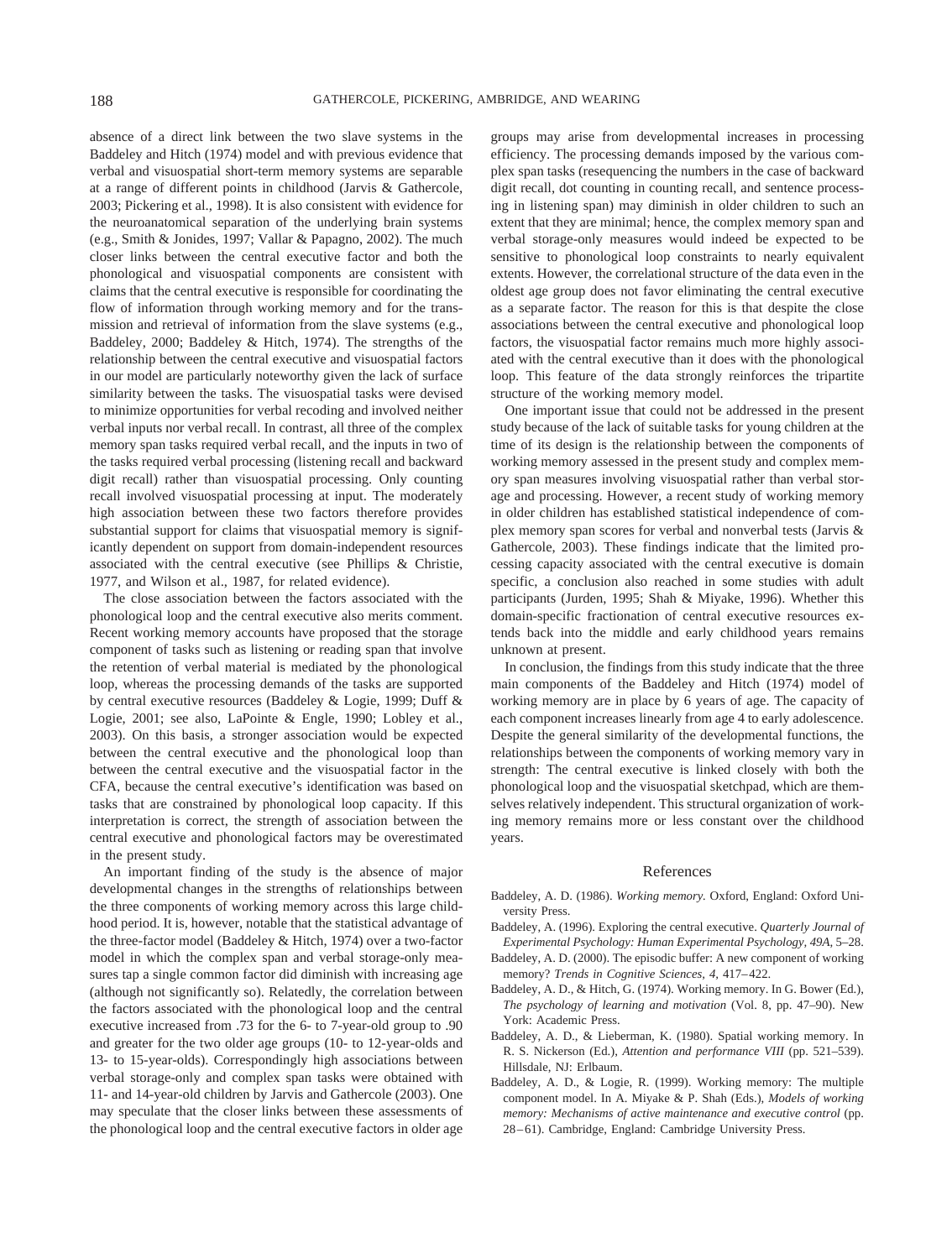- Bentler, P. M., & Wu, E. J. C. (1995). *EQS for Macintosh user's guide.* Encino, CA: Multivariate Software, Inc.
- Bishop, D. V. M. (1997). Cognitive neuropsychology and developmental disorders: Uncomfortable bedfellows. *Quarterly Journal of Experimental Psychology: Human Experimental Psychology, 50A,* 899–923.
- Burgess, N., & Hitch, G. J. (1998). Memory for serial order: A network model of the phonological loop and its timing. *Psychological Review, 106,* 551–581.
- Case, R., Kurland, D. M., & Goldberg, J. (1982). Operational efficiency and the growth of short-term memory span. *Journal of Experimental Child Psychology, 33,* 386–404.
- Collette, F., & Van der Linden, M. (2002). Brain imaging of the central executive component of working memory. *Neuroscience and Biobehavioral Reviews, 26,* 105–125.
- Cowan, N., Day, L., Saults, J. S., Keller, T. A., Johnson, T., & Flores, L. (1992). The role of verbal output time in the effects of word length on immediate memory. *Journal of Memory and Language, 31,* 1–17.
- Cowan, N., Wood, N. L., Wood, P. K., Keller, T. A., Nugent, L. D., & Keller, C. V. (1998). Two separate verbal processing speeds contributing to verbal short-term memory span. *Journal of Experimental Psychology: General, 127,* 141–160.
- Daneman, M., & Carpenter, P. A. (1980). Individual differences in working memory and reading comprehension. *Journal of Verbal Learning and Verbal Behavior, 19,* 450–466.
- Daneman, M., & Carpenter, P. A. (1983). Individual differences in integrating information within and between sentences. *Journal of Experimental Psychology: Learning, Memory, and Cognition, 9,* 561–584.
- Della Sala, S., Gray, C., Baddeley, A. D., Allemano, N., & Wilson, L. (1999). Pattern span: A tool for unwielding visuo-spatial memory. *Neuropsychologia, 37,* 1189–1199.
- Della Sala, S., Gray, C., Baddeley, A. D., & Wilson, L. (1997). *Visual Patterns Test.* Bury St Edmonds, England: Thames Valley Test Company.
- Dempster, F. M. (1985). Short-term memory development in childhood and adolescence. In C. J. Brainerd & M. Pressley (Eds.), *Basic processes in memory development* (pp. 209–248). New York: Springer.
- De Renzi, E. & Nichelli, P. (1975). Verbal and nonverbal short term memory impairment following hemispheric damage. *Cortex, 11,* 341– 353.
- D'Esposito, M., Detre, J. A., Alsop, D. C., Shin, R. K., Atlas, S., & Grossman, M. (1995). The neural basis of the central executive system of working memory. *Nature, 378,* 279–281.
- Duff, S. C., & Logie, R. H. (2001). Processing and storage in working memory span. *Quarterly Journal of Experimental Psychology: Human Experimental Psychology, 54A,* 31–48.
- Engle, R. W., Cantor, J., & Carullo, J. J. (1992). Individual differences in working memory and comprehension: A test of four hypotheses. *Journal of Experimental Psychology: Learning, Memory, and Cognition, 18,* 972–992.
- Gathercole, S. E. (1999). Cognitive approaches to the development of short-term memory. *Trends in Cognitive Sciences, 3,* 410–418.
- Gathercole, S. E. (2002). Memory development during the childhood year. In A. D. Baddeley, M. D. Kopelman, & B. A. Wilson (Eds.), *Handbook of memory disorders* (2nd ed., pp. 475–500). Chichester, England: Wiley.
- Gathercole, S. E., & Hitch, G. J. (1993). Developmental changes in short-term memory: A revised working memory perspective. In A. Collins, S. E. Gathercole, M. A. Conway, & P. E. Morris (Eds.), *Theories of memory* (pp. 189–210). Hove, England: Erlbaum.
- Gathercole, S. E., & Pickering, S. J. (2000). Assessment of working memory in six- and seven-year old children. *Journal of Educational Psychology, 92,* 377–390.
- Henson, R. (2001). Neural working memory. In J. Andrade (Ed.), *Working*

*memory in perspective* (pp. 151–173). Hove, England: Psychology Press.

- Henson, R., Burgess, N., & Frith, C. D. (2000). Recoding, storage, rehearsal and grouping in verbal short-term memory: An fMRI study. *Neuropsychologia, 38,* 426–440.
- Hitch, G. J., & Halliday, M. S. (1983). Working memory in children. *Philosophical Transactions of the Royal Society of London, Series B, 302,* 324–340.
- Hitch, G. J., Halliday, M. S., Schaafstal, A. M., & Schraagen, J. M. C. (1988). Visual working memory in young children. *Memory & Cognition, 16,* 120–132.
- Hitch, G. J., Towse, J. N., & Hutton, U. (2001). What limits children's working memory span? Theoretical accounts and applications for scholastic development. *Journal of Experimental Psychology: General, 130,* 184–198.
- Hulme, C., Thomson, N., Muir, C., & Lawrence, A. (1984). Speech rate and the development of short-term memory span. *Journal of Experimental Child Psychology, 38,* 241–253.
- Isaacs, E. B., & Vargha-Khadem, F. (1989). Differential course of development of spatial and verbal memory span: A normative study. *British Journal of Developmental Psychology, 7,* 377–380.
- Jarvis, H. L., & Gathercole, S. E. (2003). Verbal and non-verbal working memory and achievements on national curriculum tests at 11 and 14 years of age. *Educational and Child Psychology, 20,* 123–140.
- Jurden, F. H. (1995). Individual differences in working memory and complex cognition. *Journal of Educational Psychology, 87,* 93- 102.
- Karmiloff-Smith, A. (1998). Development itself is the key to understanding developmental disorders. *Trends in Cognitive Sciences, 2,* 389–398.
- LaPointe, L. B., & Engle, R. W. (1990). Simple and complex word spans as measures of working memory capacity. *Journal of Experimental Psychology: Learning, Memory, and Cognition, 16,* 1118–1133.
- Lobley, K. J., Gathercole, S. E., & Baddeley, A. D. (2003). *The phonological loop and complex memory span: A developmental analysis.* Unpublished manuscript.
- Logie, R. H. (1986). Visuo-spatial processing in working memory. *Quarterly Journal of Experimental Psychology: Human Experimental Psychology, 38A,* 229–247.
- Logie, R. H. (1995). *Visuo-spatial working memory.* Hove, England: Erlbaum.
- Logie, R. H., & Pearson, D. G. (1997). The inner ear and the inner scribe of visuo-spatial working memory: Evidence from developmental fractionation. *European Journal of Cognitive Psychology, 9,* 241–257.
- Manoach, D. S., Schlaug, G., Siewert, B., Darby, D. G., Bly, B. M., Benfield, A., et al. (1997). Prefrontal cortex fMRI signal changes are correlated with working memory load. *NeuroReport, 8,* 545–549.
- Mardia, K. V. (1970). Measures of multivariate skewness and kurtosis with applications. *Biometrika, 57,* 519–530.
- McDonald, R. P., & Ho, M-H. R. (2002). Principles and practice in reporting structural equation analyses. *Psychological Research, 7,* 64– 82.
- Morra, S. (1994). Issues in working memory measurement: Testing for M capacity. *International Journal of Behavioural Development, 17,* 143– 159.
- Nelson, C. A. (1995). The ontogeny of human memory: A cognitive neuroscience perspective. *Developmental Psychology, 31,* 723–738.
- Nelson, C. A. (2000). Neural plasticity and human development: The role of early experience in sculpting memory systems. *Developmental Science, 3,* 115–136.
- Owen, A. M., Evans, A. C., & Petrides, M. (1996). Evidence for a two-stage model of spatial working memory processing within the lateral frontal cortex: A positron emission tomography study. *Cerebral Cortex, 6,* 31–38.
- Page, M. P. A., & Norris, D. (1998). The primacy model: A new model of immediate serial recall. *Psychological Review, 105,* 761–781.